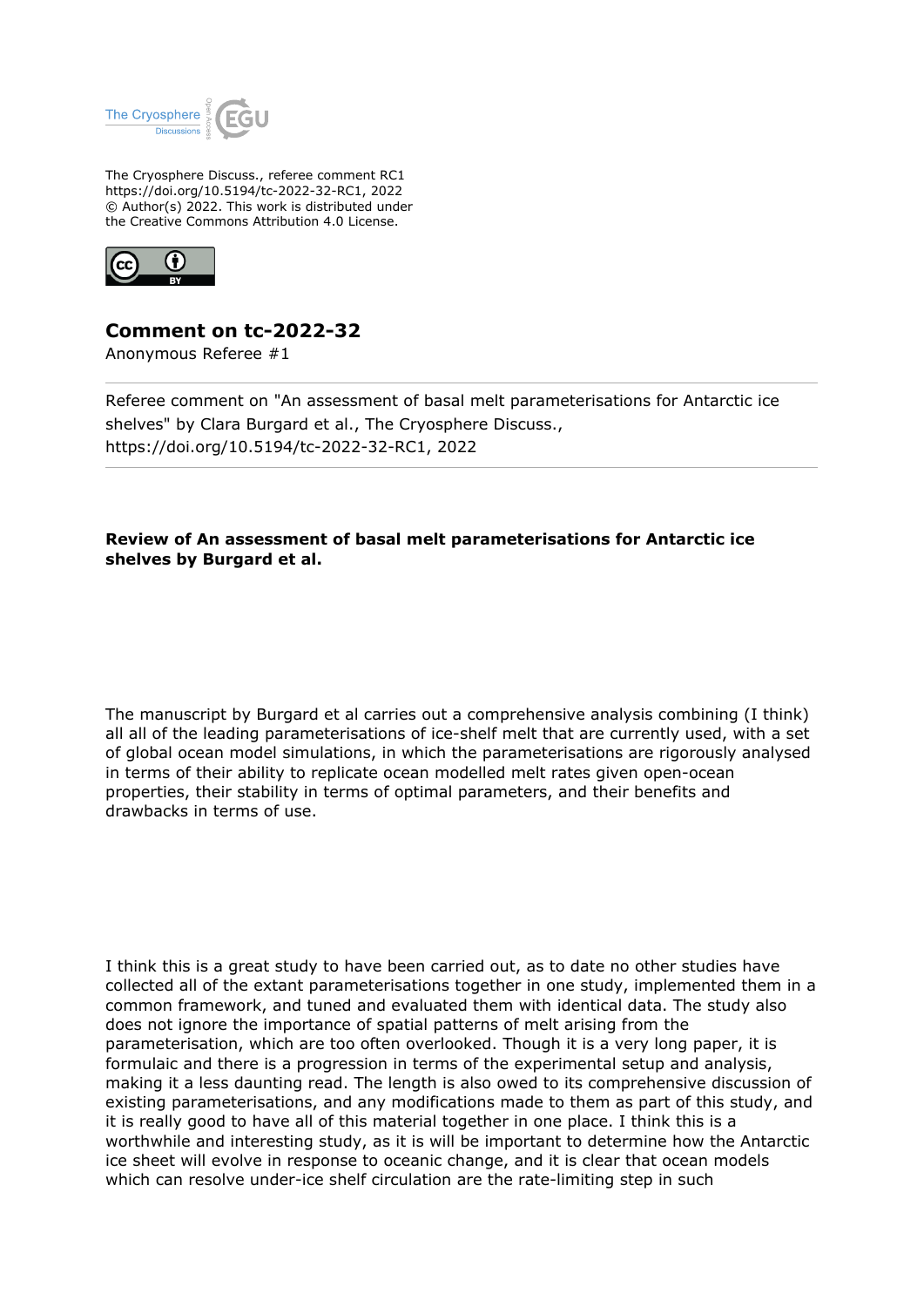investigations. Therefore the lessons learned from this study are valuable and I recommend for publication after some minor revision. I have comments below that I hope might help in this regard.

(On a side note, the python library developed for this study will be of value as well, although its value may depend on how easily it can be implemented with C++ and Fortran ice-sheet models. However this is not directly relevant to the merits of the manuscript.)

I have only two general comments, and it is with regard to the global simulations used to force and tune the parameterisations and the assessment of parameterisation skill:

With a resolution for the ensemble of 8 km at 70 S, this is quite coarse for a simulation that is meant to provide "truth" for ice-shelf melt in response to conditions on the shelf and the ACC. It is true the conditions on-shelf are also not necessarily realistic, but it is the continental-shelf-to-melt dependence that is important here. For instance 8km is well above the deformation scale, so I question the model's ability to represent boundary currents that bring warm water into cavities and melt-laden water out, and transport around bathymetric obstacles and through bathymetric depressions, and these could potentially impact total melt, rather than just melt patterns. I think this potential caveat, as well as those mentioned in the discussion, should be more clearly stated up front in section 2.1.

I may have misunderstood but given the volume of data/NEMO output I found it a missed opportunity that the authors did not test any tuned models with data that was not used for tuning. There are 127 years of ocean conditions and corresponding melt; I would think it would be possible to tune with only a subset and then evaluate performance on the rest. Eq 32 and its explanation suggests this was not done. Maybe the authors could comment on this in the manuscript or, if they feel it is worth doing, carry out additional experiments.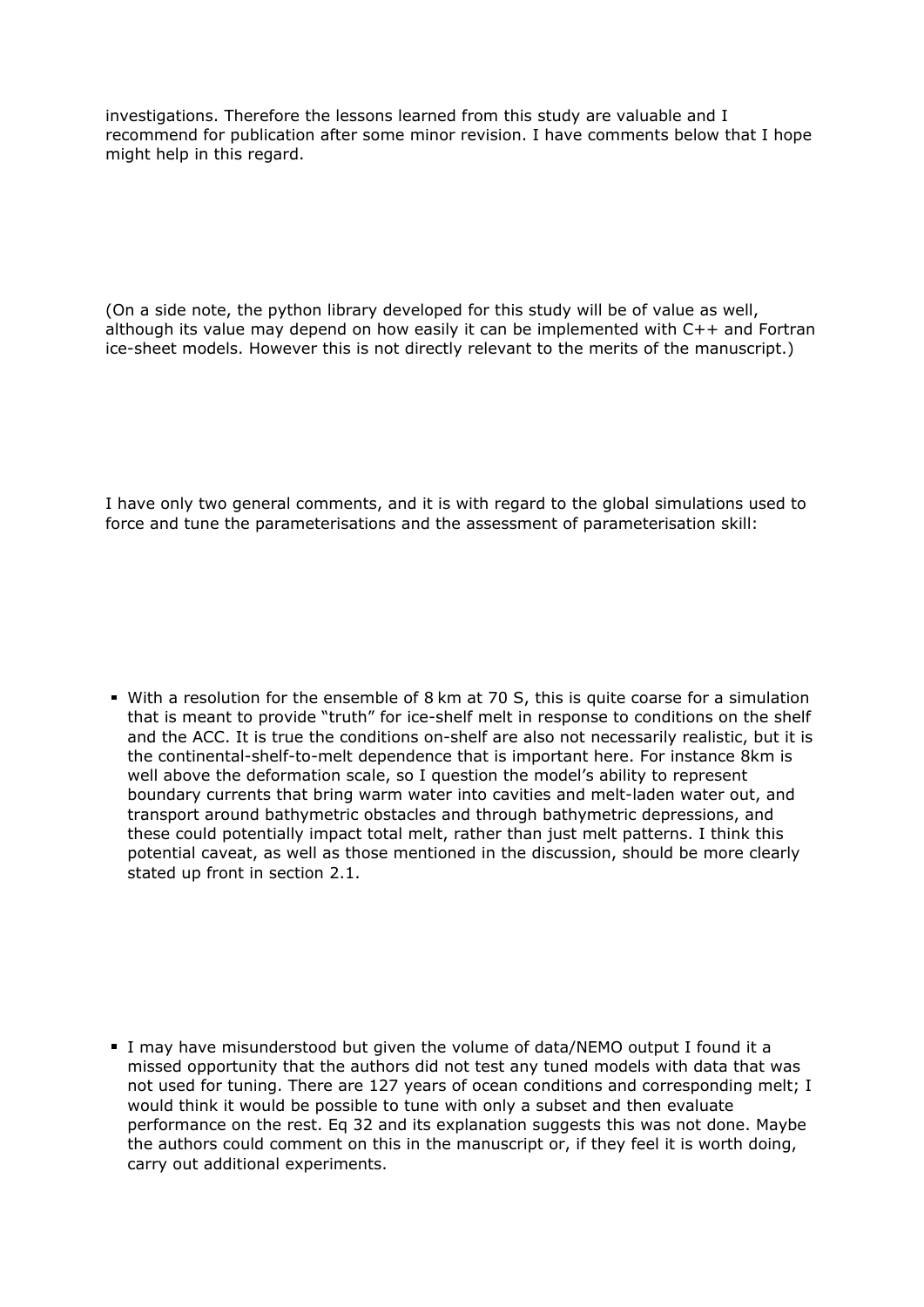Specific comments:

Line 28: I don't think it is fair to say this, as the response of ice-sheet models to melt is an enormous source of uncertainty. This is really shown in the initMIP-Antarctica experiments (Seroussi et al, 2019; Fig 4c) where loss of grounded ice over 100 years in different models with melt anomaly treated in the same way across models varies by 400 mm. The papers you cite do not present any results that I can see where the melt treatment was controlled for and inter-model variance in response to melt can really be examined, so I don't think any of these results in these papers really isolate this uncertainty… but initMIP does, so we know it is there.

Line 78: Im not sure what you mean by "physically sound in time and space". I think you might be saying that by using a model you can perfectly match ocean conditions outside the shelf with melt rates, which you could not do with actual data.

Line 153: when I saw this, I assumed you were comparing spatial patterns of melt so was confused by eq (32). Maybe be clear for what purpose you interpolate/reproject outputs.

Figure 1, legend: HIGHGETZ, not WARMGETZ?

Line 157: 5 Delta  $x = 40$ km? not sure I follow.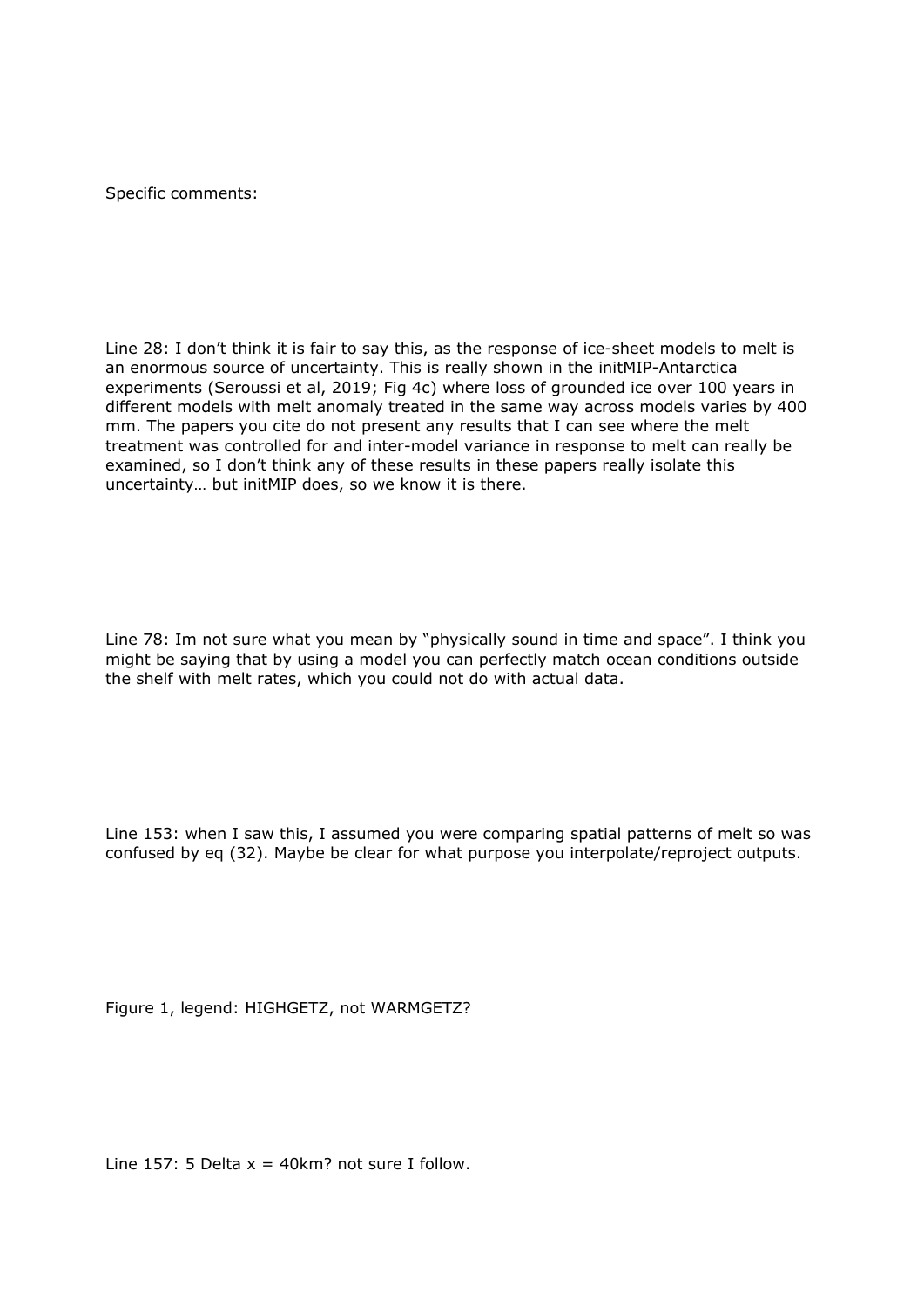Line 203: "a lot"  $i \Box$  "widely"

Eq 22 and others: I don't think you say why some terms are bold.

Eq 24: for those who are not already very familiar with Lazeroms' method, it might seem strange how you can relate a height difference to length of a plume path without actually integrating the plume equations. Can you give some intuition regarding this definition?

Line 399: Favier et al 2019 is carried out in the ISOMIP+ domain, correct? Should it be surprising that the parameters are not appropriate? Similarly, does the PIGL situation not assume that all ice shelves are flooded with CDW? Should it be any surprise these give high RMSE?

Line 425: 5x smaller isn't an order of magnitude

Line 425:  $3^{rd}$  column  $i \Box$   $2^{nd}$  column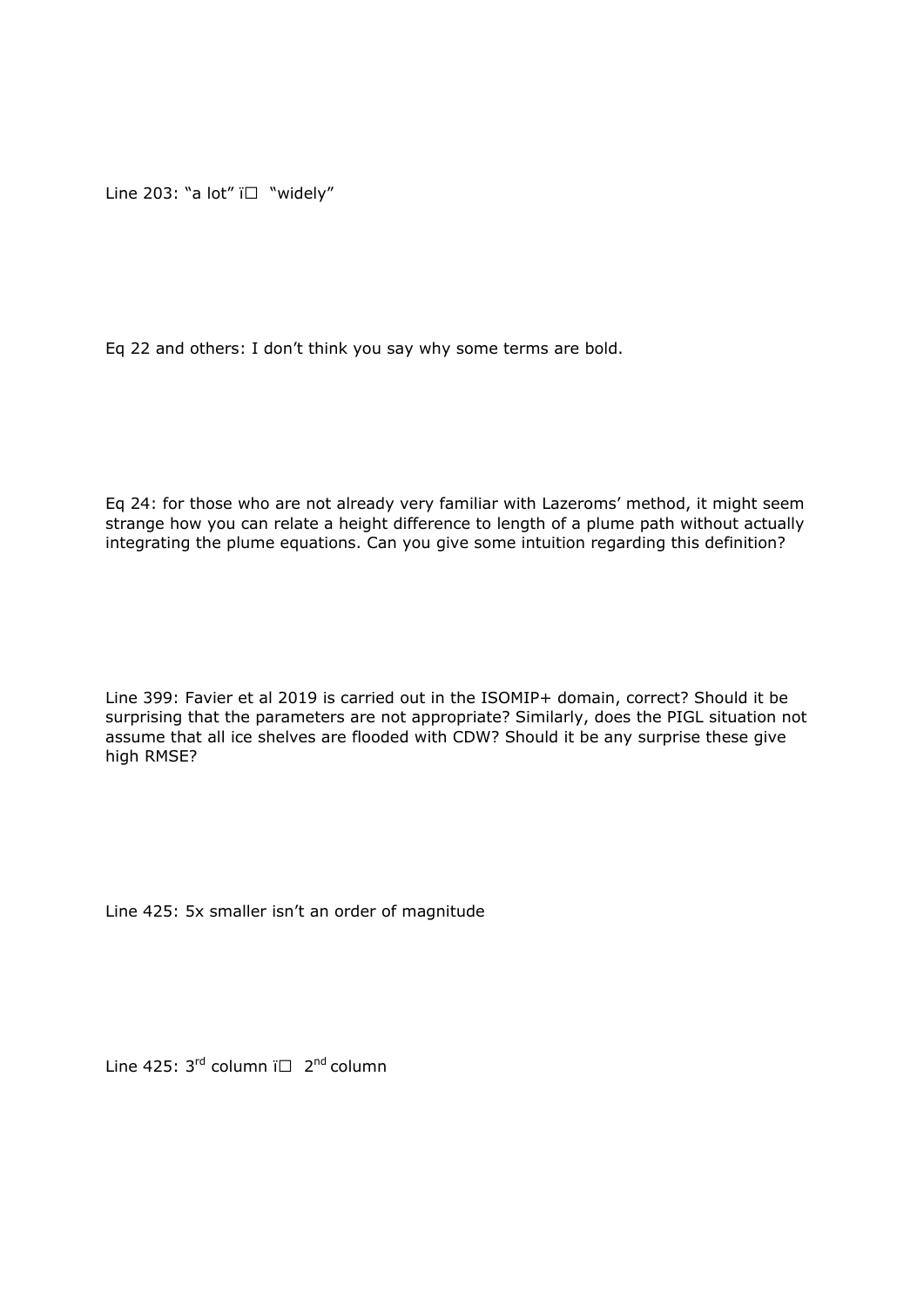Line 458: just wanted to point out I like this comparison.

Line 471: I would add Reese 2018 to this list.

Line 503: looks like an error within the brackets about Jacobs 1992. Also this is a really good point to bring up – and there is more recent work done regarding mode-3 melt (Silvano et al, 2016) which would be good to bring up here and in the discussion.

Line 510: can you elaborate more on your reason for using average over integrated, please. What is the risk of not doing so.

Lines 544-553: can you explain your experiment more clearly please. I do not understand what you have done here. Is this is new tuning, based on new melt and ocean conditions, or other?

Line 560: why would a sigma coordinate model fare better? Sigma coordinate models have singularities and wild errors where the column goes to zero and the surface gradient is high, i.e. near the grounding line.

Line 562-566: I think you are being too hard on yourself. Given the aims of the study, im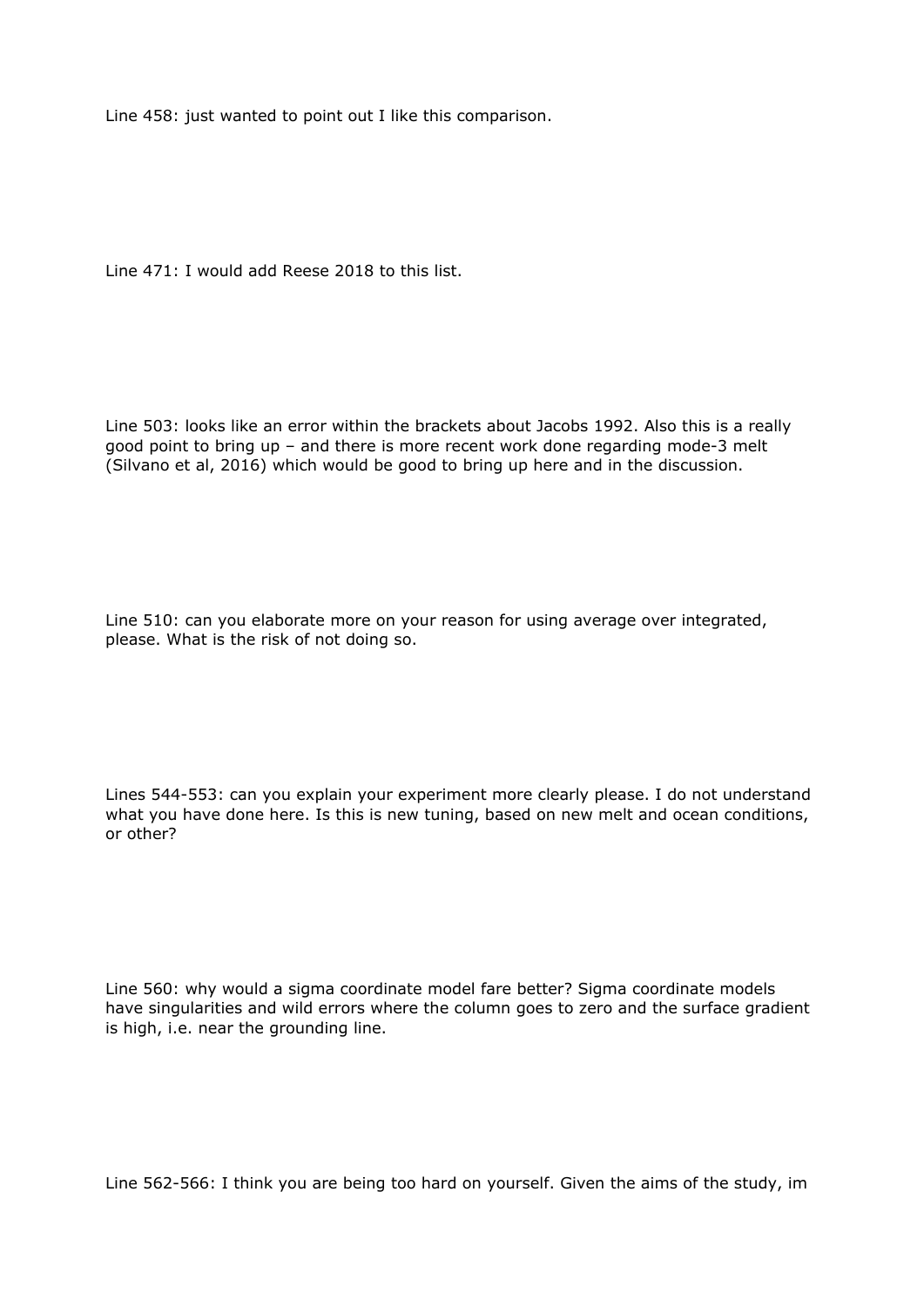not sure why you would need to consider evolving cavity geometry.

Line 567-571. These are really good points. You might add a discussion on why Mode 3 melt is important.

4.1.2 and 4.1.3. These are really interesting experiments but I do not understand the initial procedure at all. If I understand correctly, you are attempting to see how your parameter results would vary if you fit with a subsample of your data, or tweak your data somehow (so, perhaps this addresses my #2 general comment?) but I don't understand lines 573-576. What is meant by bootstrapping? What is the nature of each sample – because I read that each sample represents melt of each shelf in each of the 127 years.. so not a subsample. "What is meant by 36 random sub-samples, with replacement"? It is impossible to interpret the rest of the sections without knowing this.

Line 620-622: I do not follow. The way I interpret Fig 9 is that it is essentially impossible to infer the correct parameter "pair" because they so strongly covary, that depending on the specifics of the tuning data you can get e.g a low C and high gamma  $T^*$ , or vice versa, with either fitting the data reasonably well. But in e.g. a future projection with an ice-sheet model, the difference between using one or the other parameter pair could be quite large. So im not sure simply fixing one of these parameters addresses this difficulty.

Lines 700-702. I would think this of CMIP models too. Ill not attempt a list here but there is quite a lot of literature on how global ocean models have difficulty with shelf-offshore exchange.

Appendix: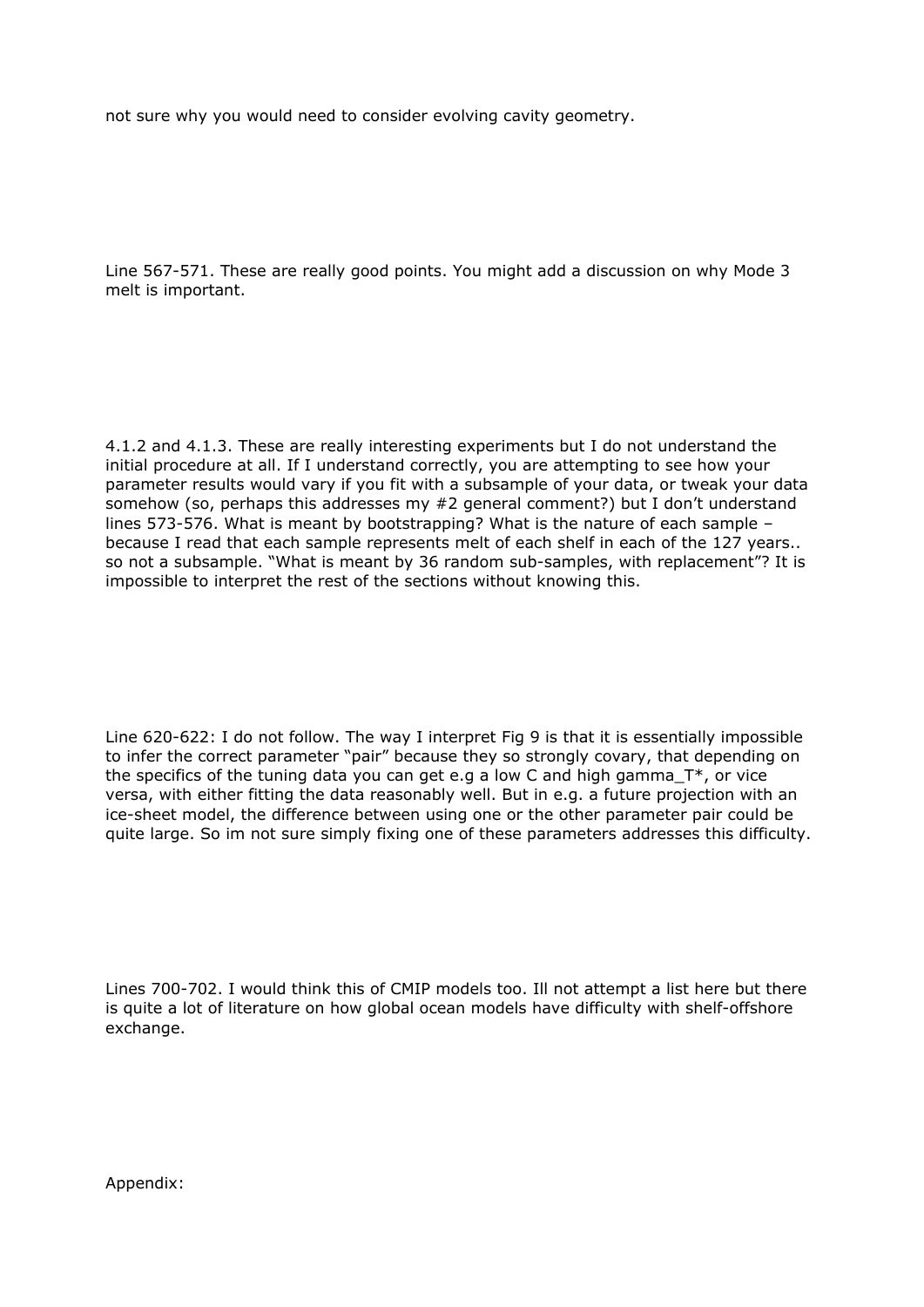Line 792: you talk about disagreement in melt with Rignot 2013 here but do not show any images.

Figure B1: add a legend

References

Seroussi, H., Nowicki, S., and others: initMIP-Antarctica: an ice sheet model initialization experiment of ISMIP6, The Cryosphere, 13, 1441–1471, https://doi.org/10.5194/tc-13-1441-2019, 2019.

Reese, R., Gudmundsson, G.H., Levermann, A. et al. The far reach of ice-shelf thinning in Antarctica. Nature Clim Change 8, 53–57 (2018). https://doi.org/10.1038/s41558-017-0020-x